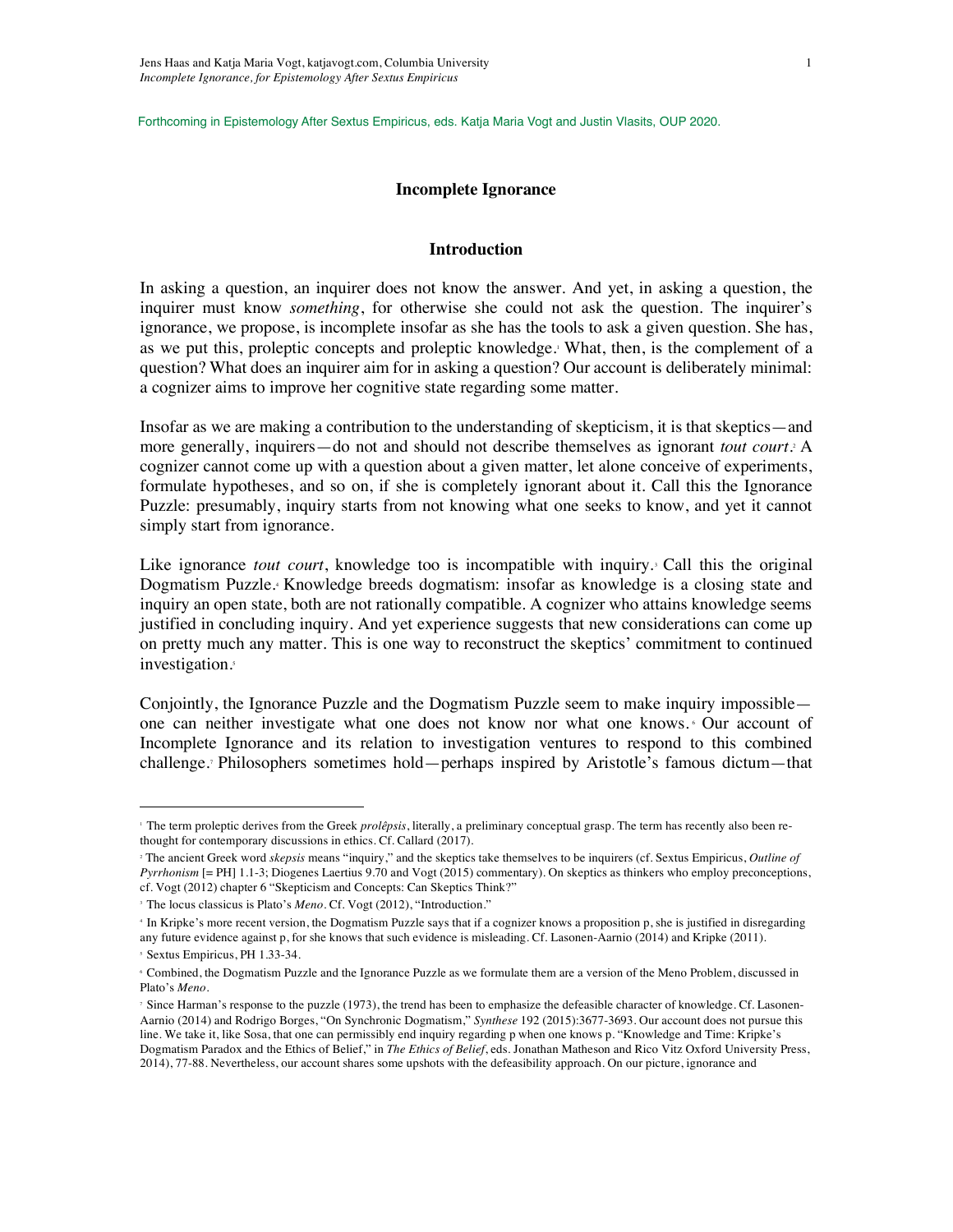human beings desire knowledge. At the same time, one may point to any number of phenomena perhaps inspired by Socrates—where people couldn't care less. Our account ascribes merit to both of these views. At times, cognizers are inherently interested in something. At other times, their interest is quickly exhausted or non-existent from the start. If and when cognizers ask questions, we propose, they desire to learn more; this is, in subtle ways, not quite the same as desiring knowledge.<sup>9</sup>

Our account begins with an answer to the Ignorance Puzzle. Inquirers, we argue, are in Attended Incomplete Ignorance (section 1). They are, thereby, not simply ignorant of what they inquire about. To defend this view, we introduce our account of proleptic concepts and proleptic knowledge (section 2) and argue that questions are accomplishments (section 3). In a second step, we lay out our response to the Dogmatism Puzzle (section 4). On our account, questions do not call for full epistemic closure. They call for improvement of one's cognitive state regarding some matter. An improved state of mind may psychologically close off further inquiry. But it is not an epistemically closed state: in principle, an improved cognitive state regarding some matter permits further inquiry.

## **1. Attended Incomplete Ignorance**

Consider a threefold distinction among what we call Complete Ignorance, Unattended Incomplete Ignorance, and Attended Incomplete Ignorance.

In Complete Ignorance, the cognizer is not aware of a given domain; she does not think in terms of the relevant concepts; and she holds no relevant doxastic attitudes.10 For example, someone may have never heard of atoms, not think in terms of atoms in any context, and not hold any views, however tentative, regarding atoms.<sup>11</sup>

In Incomplete Ignorance, the cognizer is aware of a given domain and, if only vaguely, familiar with some relevant concepts. Incomplete Ignorance can take the form of implicit beliefs that the cognizer is not explicitly aware of or attends to in any way. Say, someone may have heard other people use the word "atom." When she heard others speak this way, she had a rudimentary sense that they were talking about constituents of the physical world. However, her present mental states do not relate to this. Call this Unattended Incomplete Ignorance.

A cognizer is in Attended Incomplete Ignorance when she is, for example, reminded that she has a sketchy notion of atoms. It is this rudimentary grasp which we analyze in terms of proleptic concepts. A proleptic concept of atoms enables a cognizer to take hypothetical and interrogative attitudes with respect to atoms. Say, she may vaguely consider atoms as constituents of the physical

knowledge are often, perhaps typically, incomplete. Insofar as knowledge-states are less than perfect, they are rationally compatible with on-going inquiry.

<sup>8</sup> In the first sentence of *Metaphysics* A, Aristotle says that human beings by nature desire to know.

<sup>&</sup>lt;sup>9</sup> Cf. Friedman (2017).

<sup>&</sup>lt;sup>10</sup> Unger (1975) observes that "is ignorant" does not combine with that-clauses. Brogaard (2016) argues that the complement of "is ignorant" is "is knowledgable of the fact that." Our argument continues Haas and Vogt (2015); though we do not defend this view here, we take it that "is ignorant" often relates to domains, for example, being ignorant about fashion, in biology, etc.

<sup>&</sup>lt;sup>11</sup> We are not claiming that Complete Ignorance is the worst epistemic state. Strongly held false beliefs may be worse than Complete Ignorance. For rankings of epistemic states cf. Shelly Kagan (2015); Haas and Vogt (2015).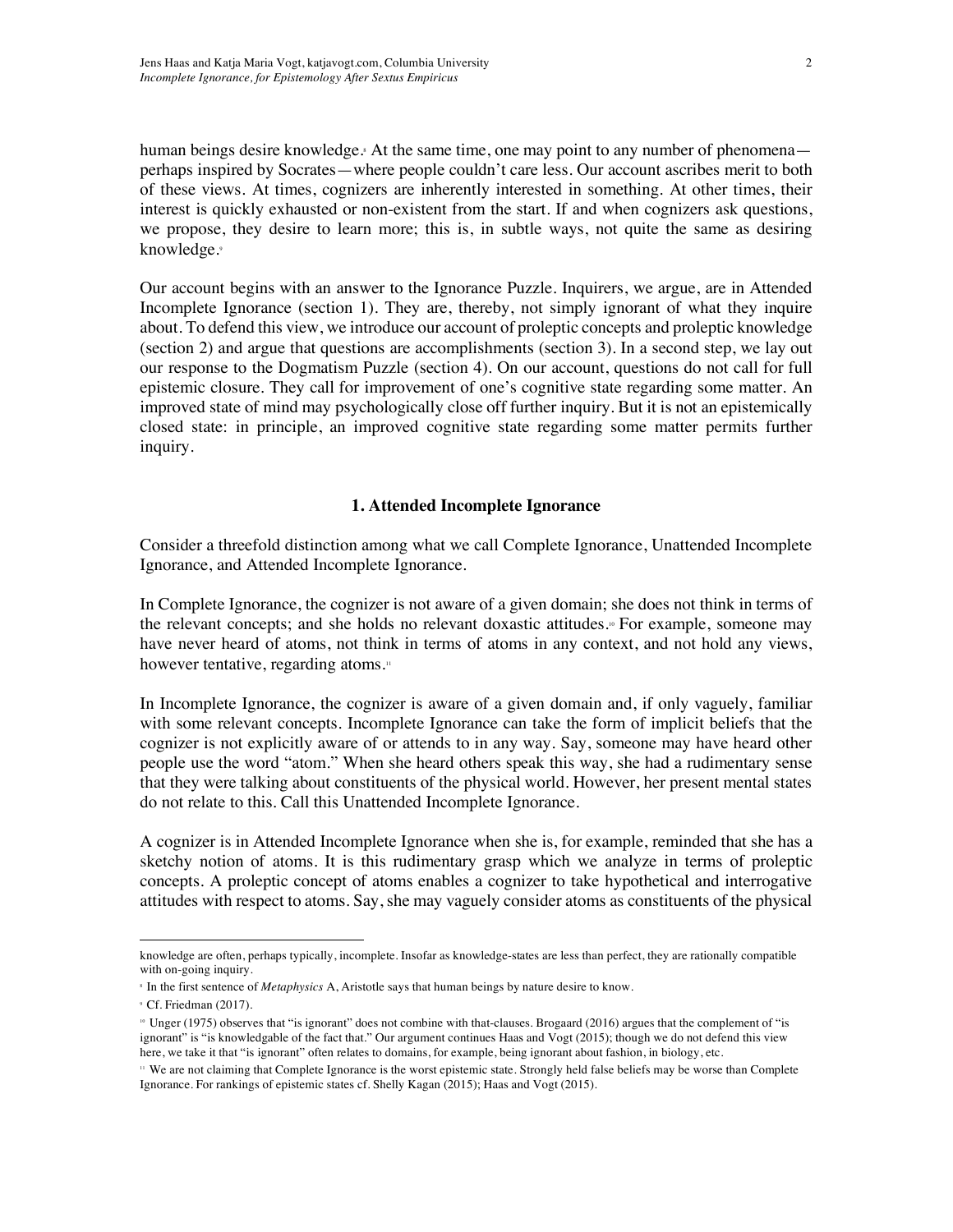world. She may realize, however, how imprecise this is and come to ask "what *are* atoms anyway?". To attend to Incomplete Ignorance, then, is to enter into inquiry. Inquiry here need not be in a formal or methodical investigation. It may be no more than that one thinks about some question.

This cognizer may recall that the word "atom" derives from the Greek *atomos*, and that this means "uncuttable." This suggests to her that atoms may be the smallest constituents of the physical universe. However, she may also recall what she learned in an introductory science class. An illustration that displays a nucleus, consisting of protons and neutrons, and electrons whizzing around it, comes to mind. She may recall learning about a number of versions of this model, each improving on the other.12 She may recall the notion of subatomic particles. This, in turn, may suggest to her that atoms cannot be the smallest constituents of the universe. Moreover, as far as she recalls atoms were studied in the chemistry section of her science class. At the same time, she seems to remember that physics is concerned with atoms. This makes her wonder whether atoms are entities in chemistry or in physics or both. She knows little about spacetime regions and the like, but she wonders how atoms may relate to them.13

Such a cognizer may keep her assumptions in doxastic limbo, neither rejecting nor endorsing them. She is aware that, even if "atoms exist" is true in the light of the latest insights in science, and even if she were to endorse this proposition as true, this does not constitute knowledge. She has only a minimal grasp of what atoms are, and this is reflected in her attitude to the proposition "atoms exist." For her to say the sentence "atoms exist" is to speak truly. But it is like having memorized a phrase in French without understanding why the word order and grammatical forms are precisely what they are.

Arguably, most of us are in a state of Incomplete Ignorance, unattended or attended to, with respect to many things. Just as one may attend to one's rough-and-ready notion of atoms, one may attend to one's rough-and-ready notion of angels, anorexia, apex predators, and so on and so forth. One may wonder what, precisely, these things are and whether a given notion picks out something that exists. What does it mean to say that anorexia exists, and is it true, as some say, that it is a form of disorder that came into existence fairly recently? What would it mean to say that angels exist? And so on and so forth. To consider these questions is to engage, in whatever rudimentary ways, in inquiry.

Arguably, it is not possible to become an inquirer with respect to all domains simultaneously. At a given moment, one's interest is directed at some specific matter, even if, generally speaking, one is also interested in other things.14 And in examining and precisifying some notions, we hold others fixed, for otherwise we could hardly formulate the questions and arguments that are involved in a given inquiry.

Pyrrhonian skepticism has a lot to say on these matters. According to Sextus Empiricus, skeptics want to find out what is true and false about things (*Outlines of Pyrrhonism* 1.12). This makes them especially attentive to ways in which appearances are in conflict. The conflict feels troubling,

<sup>&</sup>lt;sup>12</sup> Some drawings of the so-called Planetary Model, Bohr Model, and Refined Bohr Model are here

<sup>&</sup>lt;http://education.jlab.org/qa/atom\_model.html>.

<sup>&</sup>lt;sup>13</sup> Cf. Schaffer (2009). Schaffer asks what the relation is between material objects and spacetime regions; it is this kind of question, though perhaps in less clearly defined ways, that the inquirer we imagine may pose.

<sup>&</sup>lt;sup>14</sup> Cf. Bromberger (1992), ch. 6 "Rational Ignorance"; Nottelmann (2016) p. 38.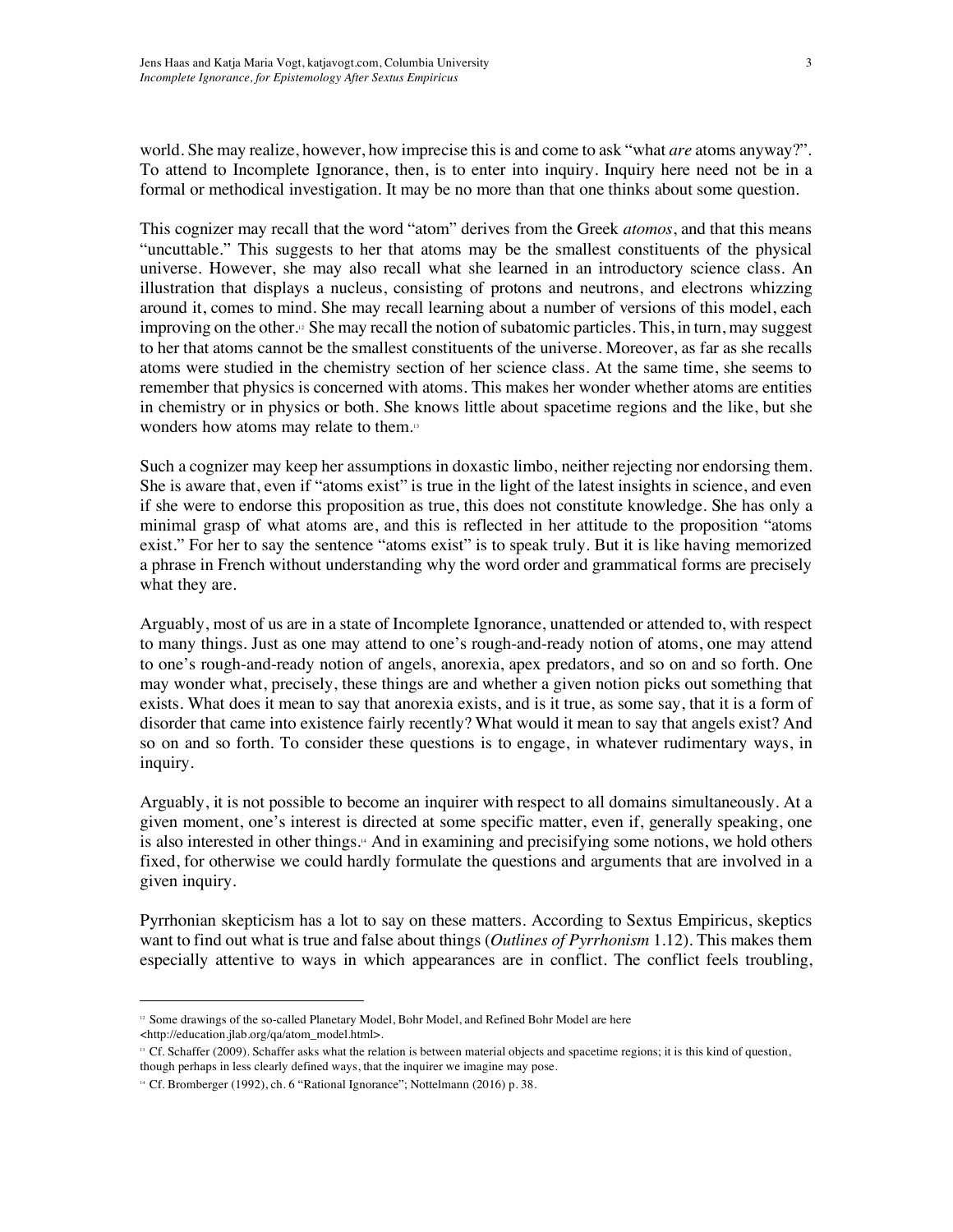because it exerts pressure with regard to finding out what is true and what is false. This kind of skeptic is at the far end of a spectrum with a view to attitudes that motivate inquiry. She is a cognizer for whom each instance of appearances not fitting together gives rise to interrogative attitudes. Indeed, she may seem to seek out such clashes, only in order to have more lines of inquiry to pursue. Absent Pyrrhonian strategies for ongoing inquiry, however, one may simply not be interested in so wide a range of matters.

Which questions we take up may be a matter of what is most pressing. For example, we may ask what atoms are because we are preparing for an exam; or we ask what anorexia is because a friend was diagnosed with it; or we ask what angels are because we have come to struggle with the religious outlook of our childhood. Which questions someone takes up, if any, may also be a matter of what, to a given person, is inherently interesting. Perhaps someone loves wolves and this is why questions about apex predators stand out to her as interesting.

Inquiry is an activity. It is motivated, like all activity, by desiderative attitudes. Desiderative attitudes single out some question or set of questions as to-be-pursued. Sometimes this motivation is immediate, as when tomorrow's exam prompts one to study here and now. Sometimes it is longterm, as when one comes up with a research project. Either way, the states of mind of inquiry include desiderative attitudes, including affective attitudes such as being enthusiastic about progress, annoyed by one's inability to figure something out, and so on. The role of desire in inquiry is apparent, also, in cases where motivation fails us, say, when one becomes bored with a topic. Presumably, if one is no longer in any way interested, not even instrumentally (as in the case of the exam), one is not in the state of mind of an inquirer.

In total, then, (1) - (5) are components of Attended Incomplete Ignorance:

- (1) Cognizers are acquainted with relevant concepts.
- (2) They attend to their epistemic states regarding a given matter.
- (3) They are able to form interrogative and hypothetical attitudes with regard to it.
- (4) They do not hold closed attitudes about the existence and nature of that which they inquire about.
- (5) They hold desiderative attitudes that motivate inquiry of some given question at a given time.

### **2. The Ability to Ask Questions**

Conditions (1), (3), and (4) are to be spelled out in terms of proleptic concepts—concepts that are preliminary and rudimentary, and that fall short of scientific concepts. Proleptic concepts, we submit, are a necessary condition of inquiry.<sup>15</sup> This highlights an idea that, though compatible with positions defended in the literature on inquiry, is underexplored: to ask a question meaningfully and genuinely is a cognitive achievement.

Cannot anyone ask questions? On our proposal, the answer is no. To meaningfully ask a question, as opposed to just say the words of an interrogative sentence, one must have at least a proleptic grasp of the relevant notions.<sup>16</sup> Proleptic knowledge, as we call this grasp, is not knowledge of some

<sup>&</sup>lt;sup>15</sup> This proposal aims to steer clear of committing to any general theory of concepts.

<sup>&</sup>lt;sup>16</sup> This is a necessary condition for the ability to ask a given question, not a sufficient condition for asking it. On why some questions occur to some cognizers and not to others, cf. Yalcin (2011) on "question-sensitivity."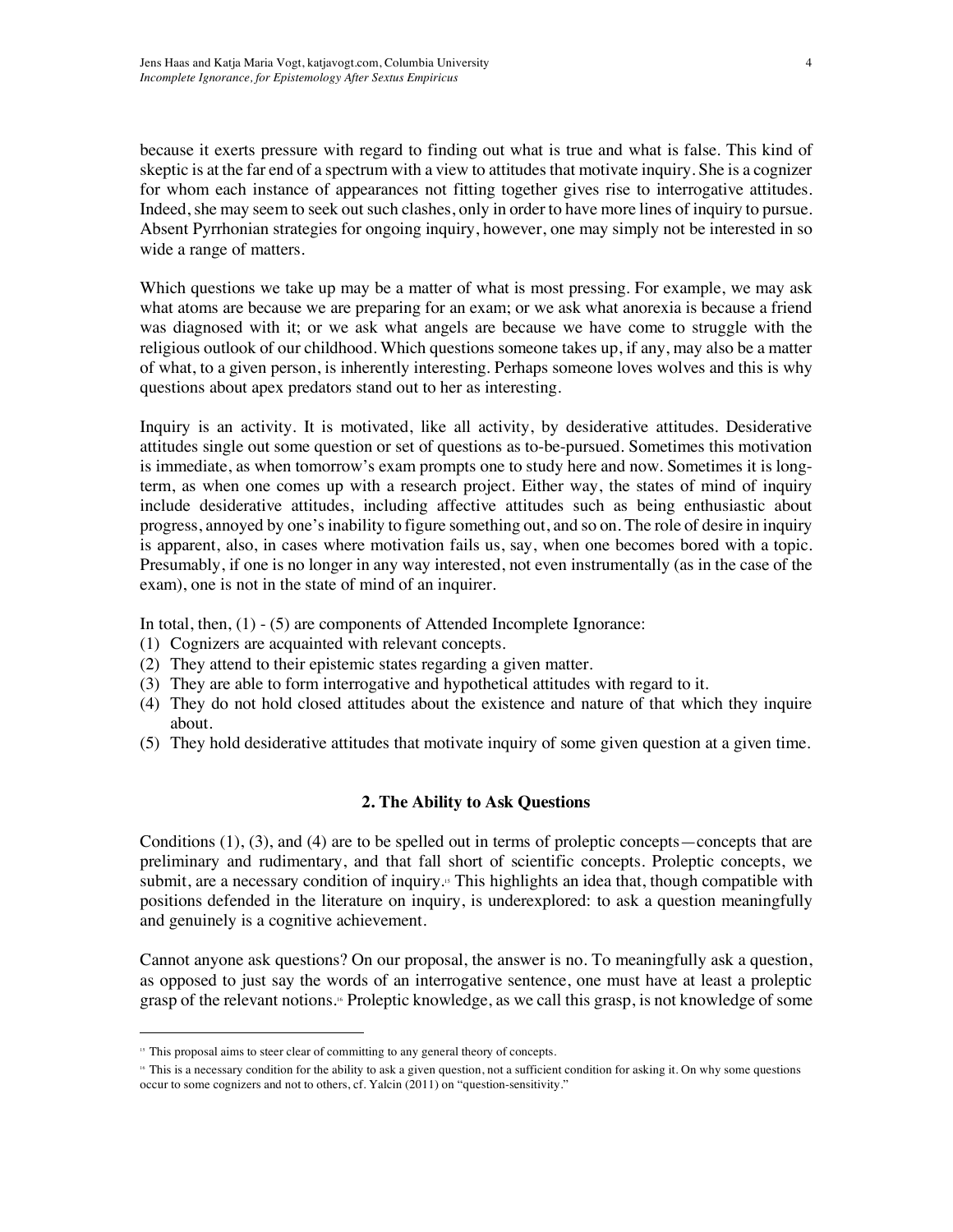of the propositions one aims to know in asking a question. It is, for example, the grasp of the notion "atom" that one needs in order to ask "what are atoms?" To formulate and comprehend a question is to be able to take some steps, however preliminary, toward settling it. This, then, is our solution to the Ignorance Puzzle. Insofar as inquiry starts from proleptic knowledge, it does not start from complete ignorance.<sup>17</sup>

Like knowledge in general, proleptic knowledge is factive and hence not misleading. If someone has a rudimentary notion of a predator, this means that she has a rudimentary notion of a *predator*, not of something else. Accordingly, proleptic concepts can guide inquiry. They provide tools for ruling out some replies. If we ask "what are apex predators?", we employ a proleptic notion that enables us to rule out some options. According to one's proleptic concept, apex predators are animals whose behavior importantly involves the hunting and eating of other animals. Based on this, and without having a scientific notion of apex predators, one is able to dismiss the view that giraffes are apex predators. It may seem that someone who asks "what are apex predators?" will not make much progress by ruling out accounts according to which giraffes are apex predators. But even the ruling out of such options is indicative of the ways in which proleptic concepts can guide investigation.

Proleptic concepts enable the cognizer to identify, in preliminary fashion, paradigmatic instances. One may be able to say "whatever an angel is, Gabriel is an angel," and take it from there. Similarly, proleptic concepts enable one to determine, again in preliminary fashion, larger classes to which something belongs. One may be able to say "whatever an apex predator is, it is a predator." This may enable one to formulate relevant questions. Proleptic concepts are, by virtue of being rudimentary, gappy: the cognizer may have no idea how bits and pieces of her preliminary notions hang together. This feature of proleptic concepts, however, also makes the inquirer nimble. She may alternate between starting-points. Say, when someone asks "what are atoms?", several ideas she has heard about may figure in her mind. These ideas are likely to pull in different directions. If after consideration one route seems to lead nowhere, the cognizer still has others to explore.

There are any number of utterances that on the surface are questions that, for present purposes, do not count as genuine questions. When one walks along the beach with a friend, and has confirmed to each other multiple times how enjoyable this is, and again one says "isn't this lovely?" one is not genuinely asking a question, or not in the sense that interests us here.<sup>8</sup> When a parent says "how about you say hello?" to a child who fails to greet relatives, the parent is not, in our sense, asking a genuine question; here what looks grammatically like a question is some kind of command. There are other, in-between cases. Just as there are bald-faced lies, there might be bald-faced questions: questions that intentionally prompt a person to say what everyone in a given context knows to be false.19 Or, if a lawyer in the courtroom asks only questions to which she takes herself to know the answers, and with regard to which she takes herself to know how the witness will answer, she may not ask genuine questions, but rather aim to fortify her case. And so on. For present purposes, a question counts as genuine if the questioner takes an interrogative, and that is open, attitude to that which the question is about.

<sup>&</sup>lt;sup>17</sup> For present purposes, we do not presuppose any specific notion or theory of knowledge. We presuppose, though, that knowledge is valuable.

<sup>18</sup> Cf. Williams (2002), p.47.

<sup>19</sup> Bald-faced lies are taken to be lies without the intent to deceive; the speaker says something that everyone in a given context knows to be false. Cf. Stokke (2013) and Stokke (2014).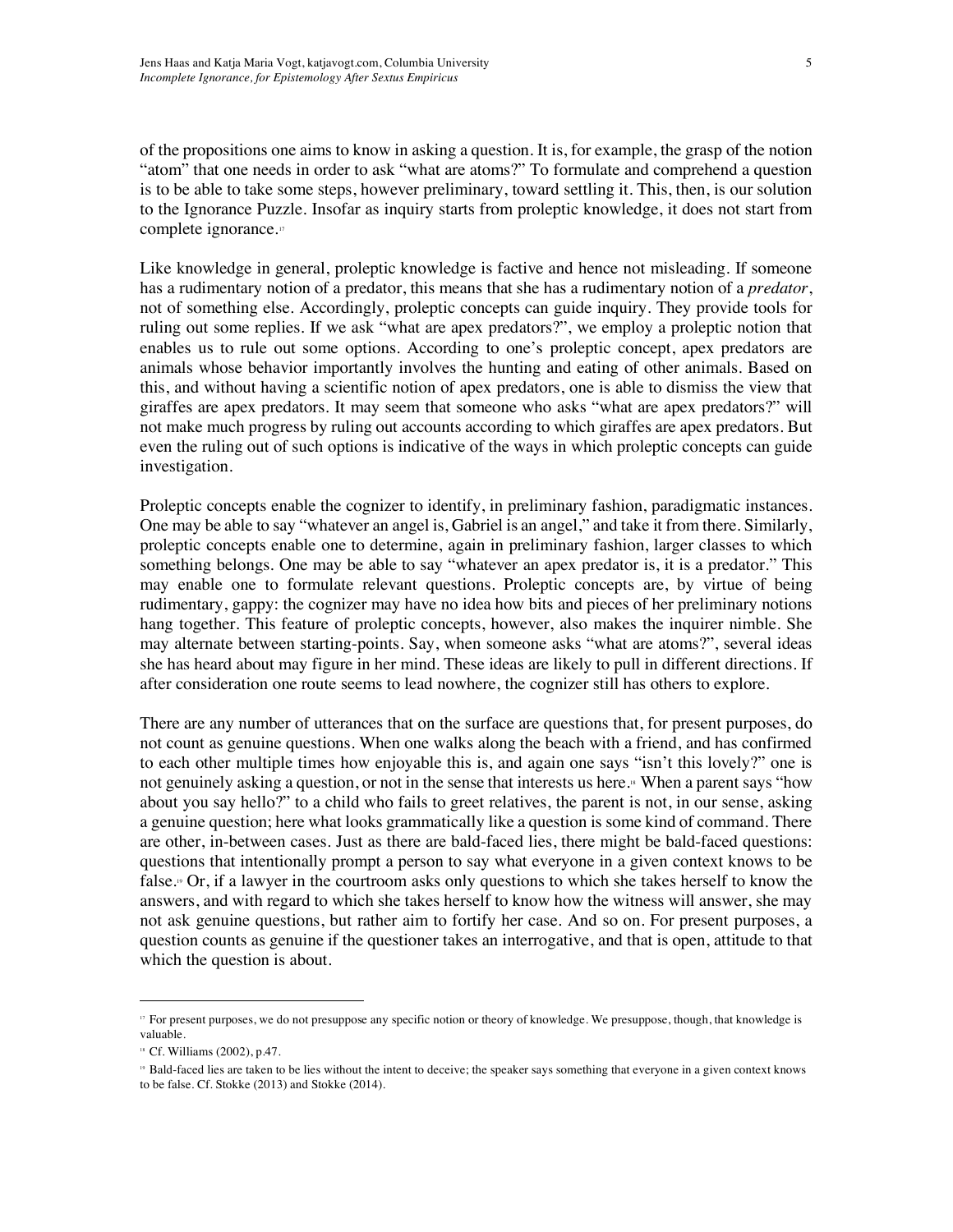A meaningful and genuine question, then, involves proleptic concepts. If one's interest is elicited, one embarks on inquiry. One obvious competitor with our proposal is the long-standing idea that inquirers start out from beliefs. A version of this idea may be called Socratic. By making progress in a given inquiry one may discover that, perhaps dormantly, one holds some views relevant to the subject. Some of these views may be sharpened by inquiry and integrated into one's improved views; others may turn out to be false. Our proposal can accommodate this. Surely, some of the progress we make in inquiry is to get clear about views we may be implicitly committed to which on consideration appear false. This is not, however, how the belief view is typically construed. On the Socratic picture, beliefs are brought to light by questions rather than being, at the outset of inquiry, occurrent beliefs.

Consider, then, a version of the belief view that can be called Cartesian. We make ourselves doubt what antecedently we believe or even, what antecedently we take ourselves to know, so as to be able to investigate. This proposal invokes indirect doxastic voluntarism: by intentionally revisiting evidence, one comes to doubt what one previously took to be the case. However precisely this might be spelled out, it addresses a genuine phenomenon: if inquirers start out from beliefs on that which they aim to investigate, the first step in inquiry must be to rid oneself of them. For present purposes, we do not dispute that, in special cases, inquirers can make themselves doubt beliefs, or generate, in one way or another, suspension of judgment. But why assume that when we ask a question we already hold a belief that, to our mind, provides the answer? Don't we often ask questions to which we do *not* take ourselves to have the answer? When one does not know what atoms, angels, anorexia, or apex predators are, no "opening up" is needed. The inquirer's starting attitude is a proleptic concept, and that is, not a closing attitude.

#### **3. Thinking About a Question**

To take stock, it is an accomplishment to ask and to understand a question, even if one does not have the answer. To explore this proposal further, compare our cases Atom, Angel, Anorexia, and Apex Predator to Space and Vagueness, as well as Detective and Party--cases recently discussed in the literature.

In Atom, the notion that the inquirer employs relates to the scientific concept of atoms. The distance between notions employed by non-specialists and by specialists is even larger in Space. When asking "where am I?", an ordinary agent may take herself to have a firm handle on the relevant concepts. As far as she is concerned, the answer might be given by checking the map and identifying the street corner where she currently stands.<sup>30</sup> There is nothing that suggests to her that her grasp of the relevant concepts is merely proleptic.

Our agent might not be aware that there is a different way of hearing the question, informed by a Newtonian concept of space; that Newton introduced a distinction between absolute and relative space; and so on. In this framework, the question of where in space something is positioned is deeply puzzling. In the course of learning about this concept of space, the agent becomes able to ask the question "where am I?" in this sophisticated sense. Once she has this ability, she fails to

<sup>&</sup>lt;sup>20</sup> We borrow this example from Dasgupta (2015). Dasgupta, however, presupposes that whoever is ignorant of her position in space poses the question in Newtonian terms.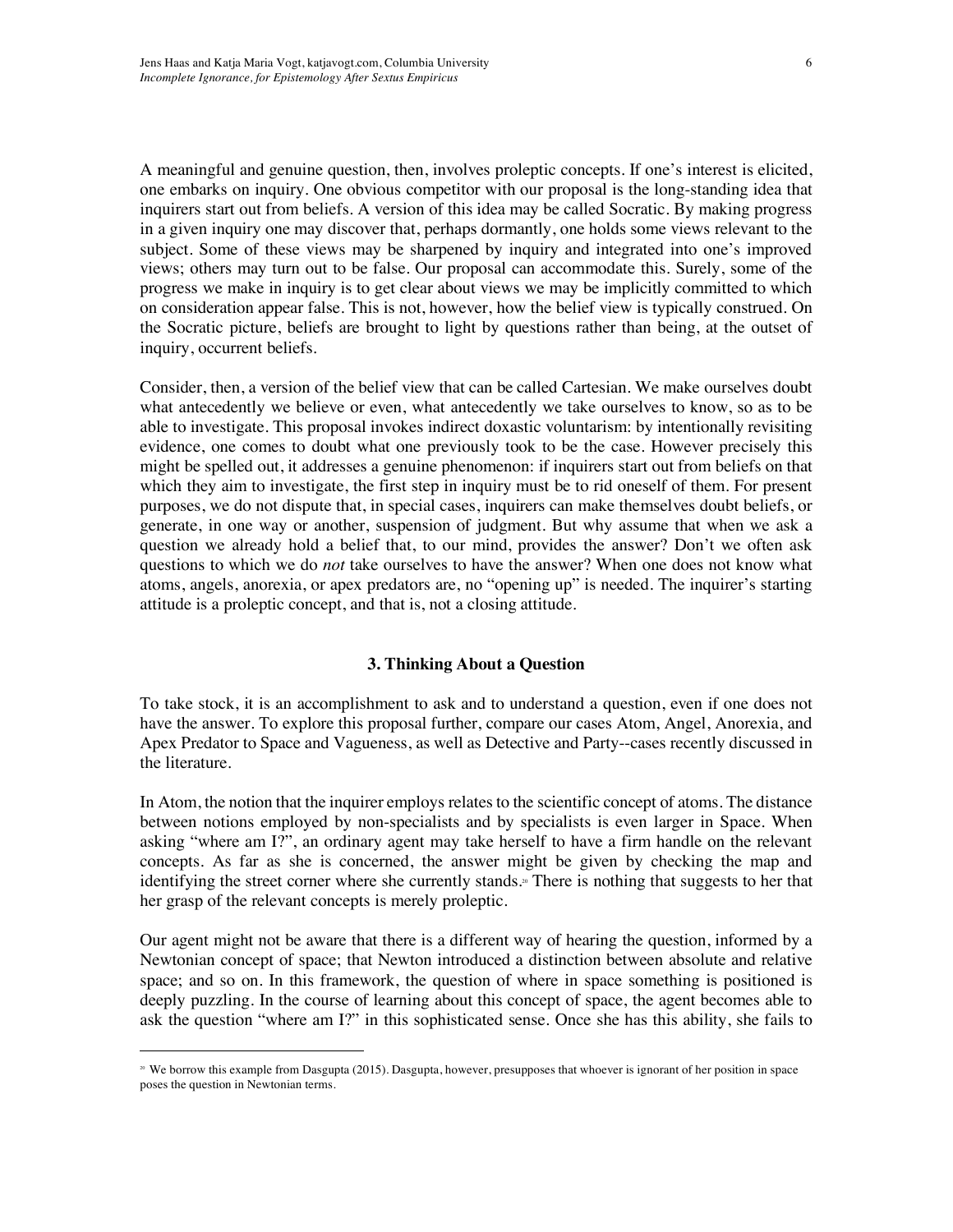have an answer to the question. This case is interesting because the concept <here> that a cognizer has prior to learning about Newton's concept of space seems far removed from the notion she later comes to acquire. For present purposes, however, it is important that the relations between the quotidian and the scientific concept can nevertheless be unearthed. A cognizer—even a theoretically inclined child—could say, "well, *this* answer to "where am I?" is relative to *this* map; it is not a full answer." And in seeking a fuller answer, the cognizer would draw on her proleptic notions of <here>, <position>, etc.

A related phenomenon occurs when a question seems to involve, again, only quotidian concepts, and when quotidian reactions to the question tend to be dismissive of even seeking an answer to it. Suppose you ask "is a glass that is two-thirds full pretty full?" $\alpha$  An ordinary agent may take this question to be pointless. The question fails to have a grip because the concepts that are ostensibly at work fail to add up to a question that is worth asking. The relations between the quotidian way of hearing the question and a theory-infused way are tenuous. But they are not non-existent. A theoretically inclined cognizer may find herself attracted to the question of whether a glass that is two-thirds full is pretty full. Dwelling on the relation between full and empty, she may come to ask herself whether there are cut-offs, borderline cases, and so on, thus working her way toward the conceptual tools for hearing the question as illustrating a general phenomenon, vagueness.

Space and Vagueness make salient what earlier we referred to as asking a question meaningfully. It is one thing to *say* (out loud or in one's head) a question and another to *ask* it. For a cognizer to ask a question meaningfully, the question must pose itself to her as something she could potentially think about. One might object that we started with examples that are fairly theoretical—Atoms, Angels, Anorexia, and Apex Predators—only to move to even more abstract matters, Space and Vagueness. Consider then a question a detective might ask, say, "who is the murderer?"<sup>2</sup> Or, someone who missed last night's party may ask of her friend, "who was at the party?"<sup>23</sup> Is it plausible that, with respect to such quotidian matters, asking a question is also an achievement?

The answer, we submit, must be yes. It is a result of familiarity with crime and crime stories that one can ask the question "who is the murderer?" Beyond this, a good detective is a detective who asks the right questions. Just asking "who is the murderer?" will not be sufficient for successful inquiry. As the plot thickens, the detective refines her questions, not unlike someone who makes progress in science. In Party, the questioner must know that there was a party last night and that her friend, or perhaps a friend of her friend, was at that party, in order to plausibly ask of her friend "who was at the party?" Someone who is completely ignorant—someone who is not familiar with notions such as murderer or party, and someone who doesn't have any starting-points available for asking the right questions of the right people—cannot ask these quotidian questions.

## **4. Improvement**

Dogmatism, as the Dogmatism Puzzle conceives of it, has a diachronic dimension. It does not concern one-off propositional attitudes, as when one thinks, at a given occasion, that right now it is 1:15am. Dogmatism concerns views one holds over time. For example, someone may have been

 $21$  We borrow this example from Dorr (2003).

<sup>&</sup>lt;sup>22</sup> This is Friedman's example (2017).

 $23$  This is Nottelmann's example (2016).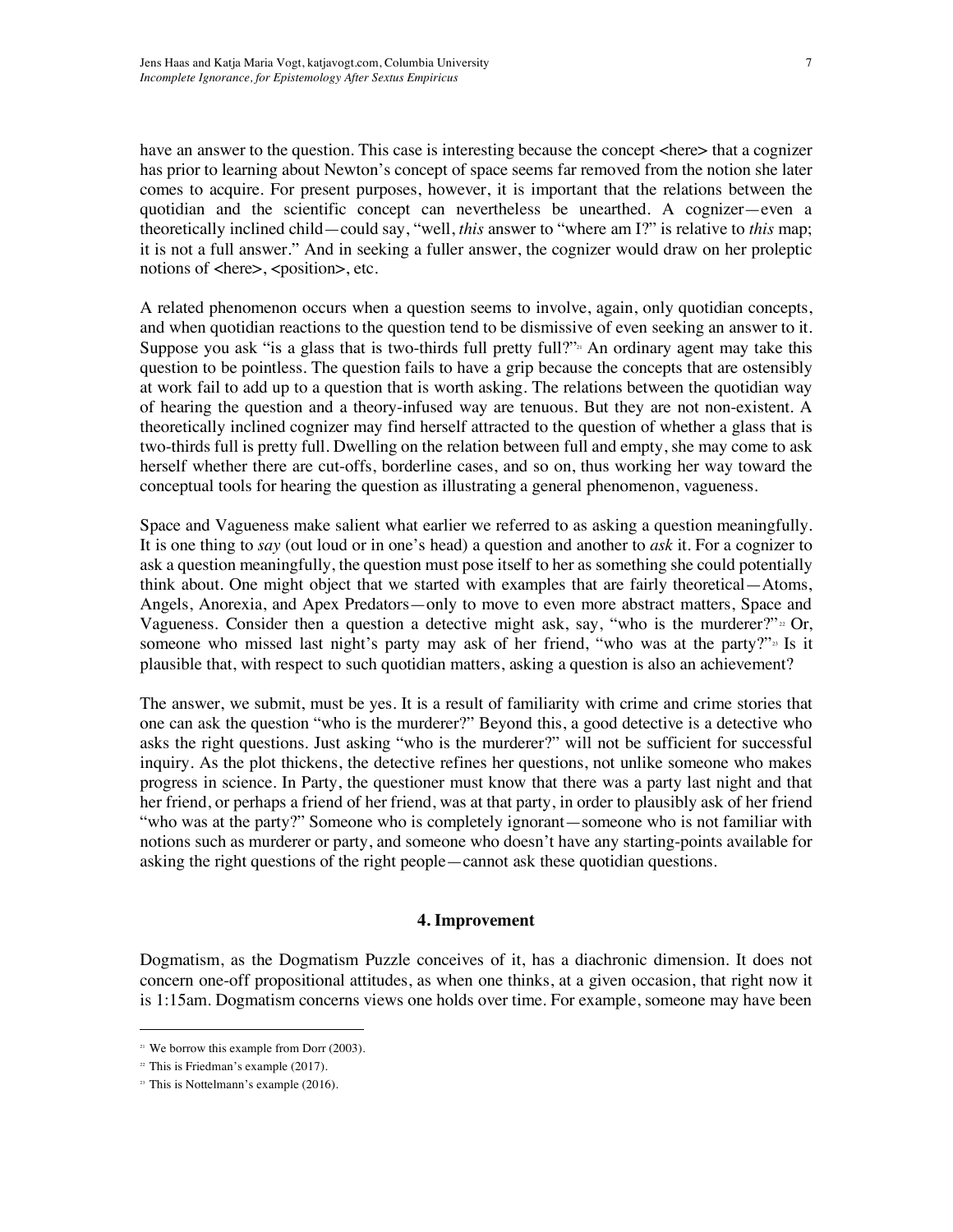convinced by a publication to the effect that anorexia is a fairly recent phenomenon. Someone may hold a given position on Vagueness. Someone may be convinced that a certain person is a murderer. Someone may be convinced that a given person was not at last night's party. These are views where the question of revision and further inquiry can come up.

The Dogmatism Puzzle takes it that, with respect to any such view, it is problematic to disregard future evidence. Even such a matter as who was at a given party can be subject to further inquiry, say, if it becomes relevant to a murder investigation that is re-opened a decade later. Some matters may not seem to be subject to new evidence because they are highly abstract. Presumably, someone might "see" what the good is, along the lines of Platonic knowledge of the Form of the Good. But dogmatism, the thought goes, is a danger even if it concerns views that once were genuine insights. It occurs among human inquirers, rather than ideal reasoners. For beings like us, insights once gained must, at a minimum, be "kept alive." Along these lines, Ernest Sosa asks whether there is such a thing as "diachronic epistemic negligence." As he puts it, the "fragility of memory bears on our need for an open mind."<sup>24</sup> Dogmatists can seem to hold views that are stale, formed at some point and insufficiently integrated with changing overall states of mind. They may forget the reasons for their views, or become oblivious to nuances they were initially aware of.

The contours of the Dogmatism Puzzle provide criteria for a compelling theory of inquiry's aim. Successful inquiry, we propose, does not bring about a state of full epistemic closure. It brings about an improvement in the cognizer's attitudes regarding some matter. The interrogative attitudes of inquiry call for the partial closure of getting hold of some truths, deepening one's grasp of these truths, or appreciating better how considerations for several sides of a contested issue stack up against each other. They call for conceptual refinement, precisification, and similar achievements. This is what, summarily, we refer to as improving one's cognitive state regarding some matter.

Earlier we characterized interrogative attitudes as open. We observed that someone who has a closing attitude, such as a (full) belief, cannot at the same time and in the same respect have an interrogative attitude. This observation is epistemic in the sense that it characterizes how epistemic attitudes relate to each other. It is, however, also psychological, namely with a view to how a given cognizer is motivated. If one holds a belief about a given matter, one is not motivated to inquire into it. This distinction, between epistemic and psychological closing, matters to the assessment of candidate positions about the complements of questions. The closure that questions aim for, on our view, is not full. It is the work-in-progress closure of having a better grasp on things, attaining workable answers (sufficient for the exam, etc.), and being able to ask more advanced questions. This work-in-progress closure can suffice, given one's interest in some matter, for psychological closure. But work-in-progress closure is not epistemic closure. It keeps, so to speak, the door open for future inquiry.

Consider how our proposal relates to four alternative views of what questions are directed at: at answers; at beliefs; at the truth; at knowledge. Our position is compatible with the first view, which we consider minimal: questions aim for answers. This seems plain, and it is not merely a grammatical observation. It captures the basic thought that a question is an open attitude that calls for some kind of closure. Nevertheless, this does not seem sufficient. It fails to specify what it is that answers do.

<sup>24</sup> (2014) p. 81 and 77.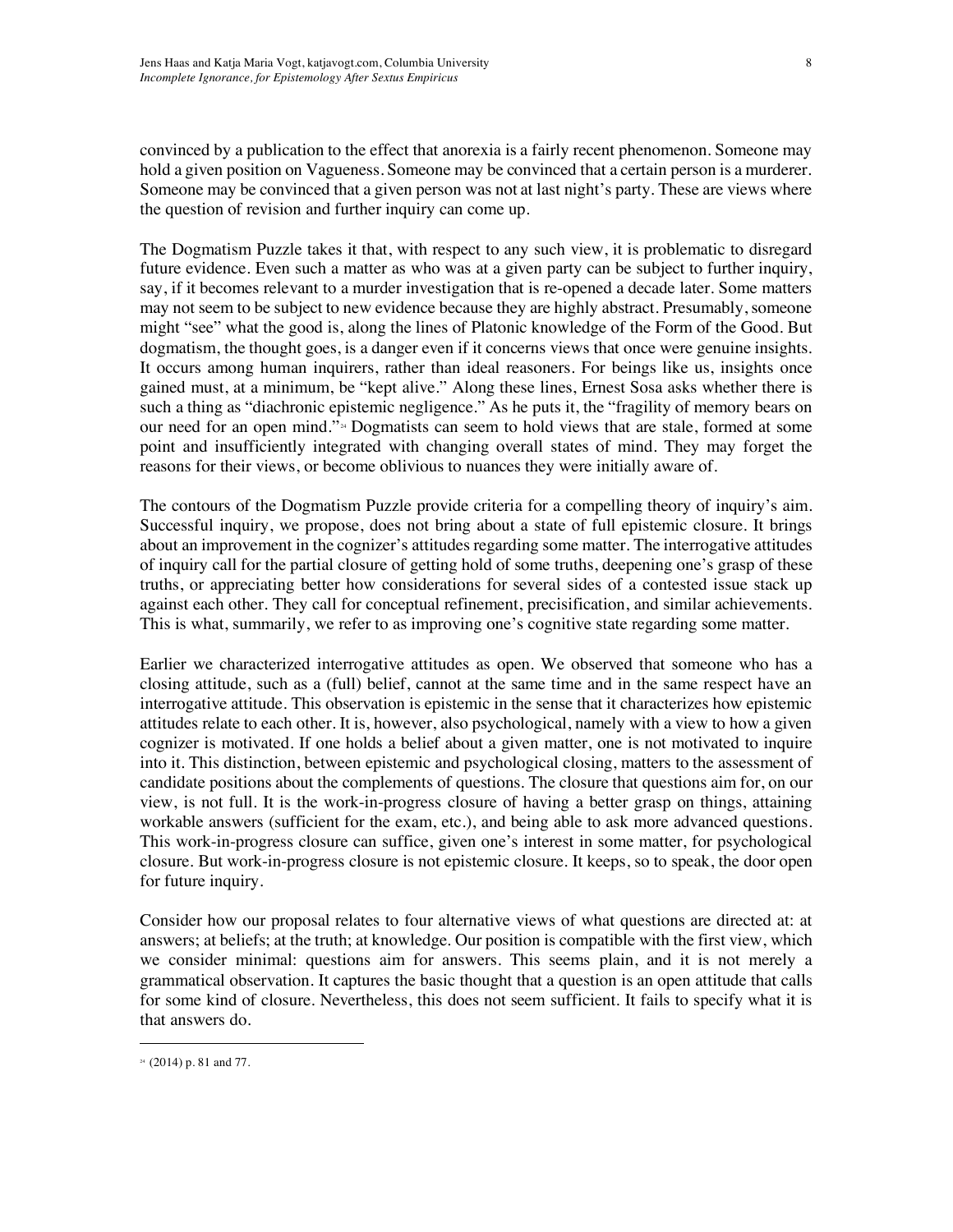Consider, second, the view according to which beliefs are the closing states that conclude the openness of interrogative attitudes. $\approx$  More precisely, occurrent beliefs are the complements of questions. In order to close an interrogative attitude, one needs either to form a new belief or reactivate a formerly held, perhaps dormant (or doubted, or suspended) belief. However, the belief view is not compelling. As inquirers, we want more than belief. Psychologically, both true and false beliefs close interrogative attitudes. False beliefs, however, fail to close questions in an epistemic sense. If one were to realize that the answer is false, it would be rational to re-open one's attitude and return to an interrogative state. As long as we fail to have knowledge, a belief could turn out to be false. This is why, in order to rationally close an interrogative attitude, we want more than belief.

We may want, and this is the third option, truth, or perhaps even knowledge, option four. The values of truth and knowledge orient inquiry. And yet, neither is the complement of the interrogative attitudes of inquiry. Truth often is not enough. A cognizer may already have true views without having more than a rudimentary handle on the relevant notions; witness the earlier example of holding "atoms exist," while being unclear about the nature of atoms and their role in current scientific theories.

Knowledge may appear to be an ideal conclusion of inquiry, rarely if ever attained. And yet, because of dogmatism's diachronic dimension, it is not a sufficient goal. The state of mind that inquiry aims at must be compatible with the cognitive work of keeping insights alive, integrating them with an overall state of mind that changes over time, and so on. In many instances of inquiry, however, knowledge is anyway too high a goal: a cognizer is typically far from it. Assuming we are incompletely ignorant of a great many things, the steps we take in finding answers to questions are often intermediate. In response to a question, an answer clarifies some aspect of a concept; another answer informs us of a range of divergent views specialists currently hold; another answer introduces a higher-level theoretical concept; and so on. For example, someone may want to know whether the notion of apex predators is still in use among biologists; this is a plausible way of making progress with respect to this notion. Her question aims, in a sense, at knowledge. She wants to know something, namely whether biologists use the notion. Nevertheless, her question does not aim, or does not aim directly, at knowledge about apex predators.

One way to capture this is that not all inquiry goes to the ground-level where we ask whether something exists or what it is. This kind of ground-level inquiry is less common than inquiry where we merely aim to find out what experts currently think. Doing so, we refine our own conceptual tools and we refine what questions we *could* ask. This is the path that, if followed consistently, leads one to formulate ground-level questions, thereby joining the scientific community that works, roughly, in a given field. Here the complements of questions enable the cognizer to ask more refined or fundamental or novel questions.<sup>27</sup>

 $25$  Cf. Friedman (2017).

<sup>&</sup>lt;sup>26</sup> For current purposes, we presuppose a notion of belief that we cannot fully defend here. Roughly, the thought is that beliefs are weak (changeable, open to revision, etc.), a view defended in ancient epistemology (cf. Vogt 2012) as well as recently Hawthorne, Rothschild, and Spectre (2016).

<sup>&</sup>lt;sup>27</sup> This is how Firestein (2012) approaches ignorance. Firestein invited scientists to speak to whatever question, for them, comes next.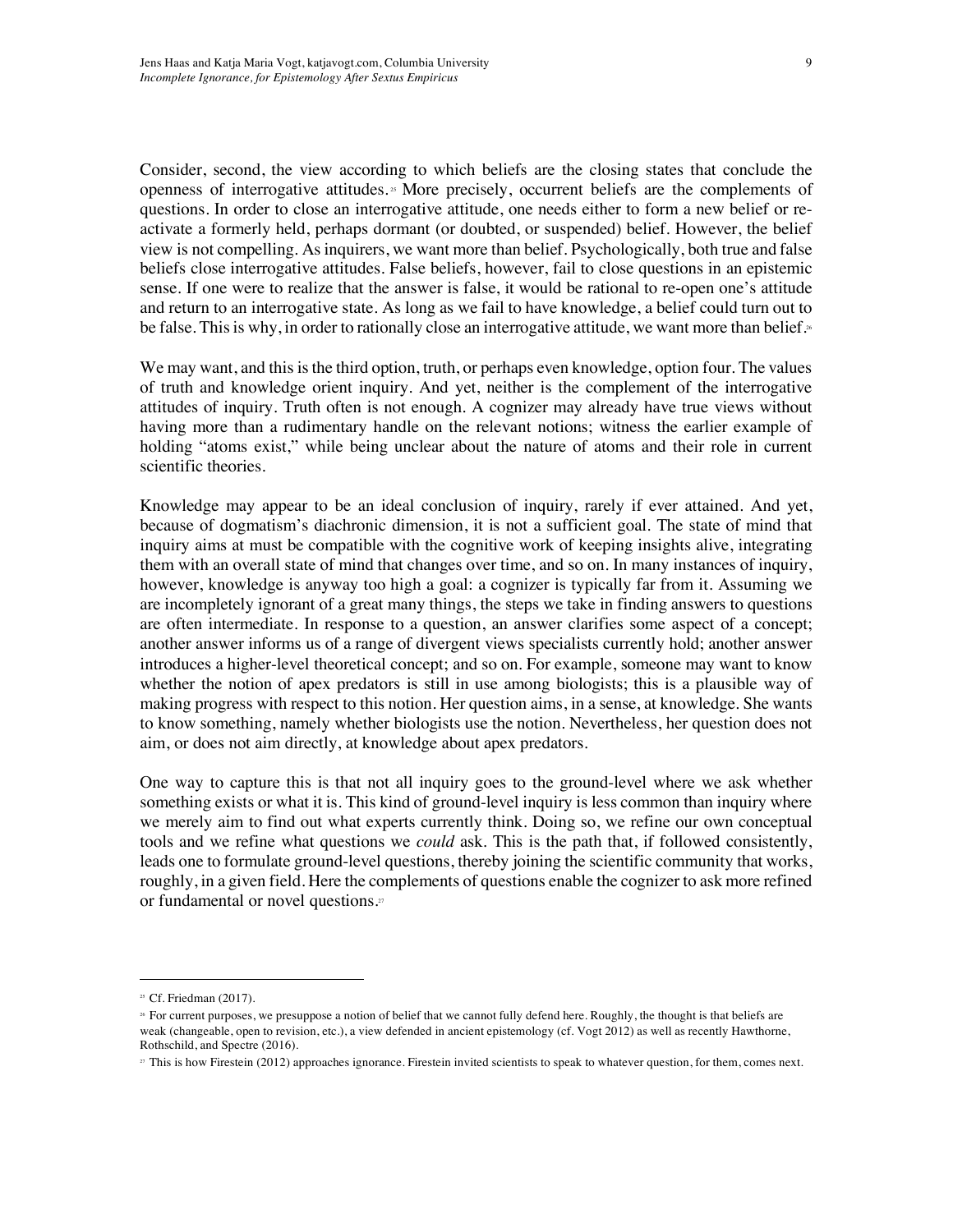Inquiry is often suspended because the improvement of one's cognitive state is sufficient for the extent of one's inherent interest or for given purposes. But pragmatic considerations can raise the stakes. What antecedently counted as a sufficient improvement of one's cognitive state vis-à-vis a given question no longer does.<sup>38</sup> Say, a cognizer may be comfortable with her proleptic knowledge of atoms. But once her child asks her "what are atoms?", she feels under pressure to inquire further. If someone else—someone who is going to be inclined to believe her—wants to know about atoms, she is under pressure to refine her views, recognizing that what she has is merely incomplete ignorance.

But what about ordinary domains where questioning easily comes to an end? Say, if you ask your friend "where are we?" and she says "almost there," parking the car next to the beach, the answer supplies you with all you need: we are right next to the beach. On our view, these quotidian ways of closing questions are preliminary. As Space illustrates, even question-answer pairs such as "where are we?"—"[location]" are related to more refined, fundamental, or novel questions. If your friend is scientifically inclined, she may find herself thinking about Space while using a car's navigation system.

A response to the Dogmatism Puzzle, however, need not accommodate cases where the danger of dogmatism does not arise. As we saw, dogmatism has a diachronic dimension. A question-answer pair that is highly particularized and relative to a given context may qualify as one-off. Depending on the context and depending on the interests of the interlocutors, "where are we?"—"[location]" may be one-off. As relevant as the information is at the moment, the cognizer may not hang on to the reply she received. It does not turn into a view she endorses over time. Where the occasion for diachronic endorsement does not arise, dogmatism is neither an option nor a danger.

## **5. Conclusion**

Inquiry, we argued, starts from Attended Incomplete Ignorance. The complement to questions, our argument continued, does not provide full epistemic closure. Instead, it merely provides an improvement of the inquirer's cognitive state regarding the question at issue. This proposal resolves the combination of the Ignorance Puzzle and the Dogmatism Puzzle we sketched at the outset. Inquiry does not start out, implausibly, from a complete mental blank regarding some matter, and inquiry does not lead to the kind of closure that, implausibly, shuts down further inquiry. Inquiry without full closure does not constitute motivational or epistemic failure. On the contrary, the partial closure of improving one's cognitive states regarding some question delivers exactly what is needed to solve the Dogmatism Puzzle: a rationale for ongoing inquiry, should one be interested in pursuing some question further.

### **Bibliography**

 $\overline{a}$ 

Borges, Rodrigo. "On Synchronic Dogmatism," *Synthese* 192 (2015): 3677-3693.

<sup>&</sup>lt;sup>28</sup> A similar line of thought is often discussed with respect to knowledge ascriptions. Cf. Sosa (2014).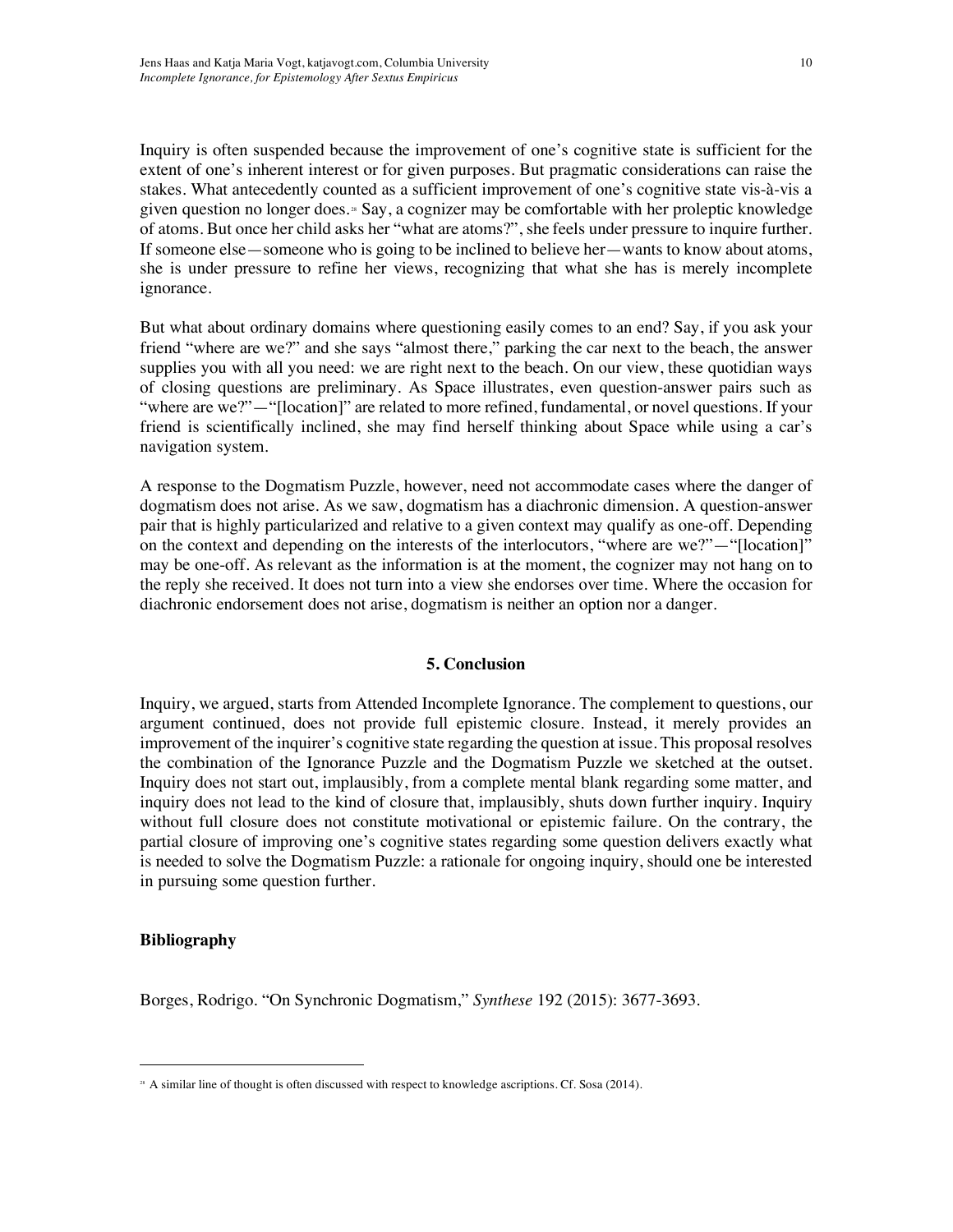Brogaard, Berit. "Ignorance and Incompetence: Linguistic Considerations," in eds. Rik Peels and Martijn Blaauw, *The Epistemic Dimensions of Ignorance*, Cambridge: Cambridge University Press, 2016, pp. 57-80.

Bromberger, Sylvain. *On What We Know We Don't Know*. Chicago: University of Chicago Press, 1992.

Callard, Agnes. *Aspiration*. Oxford: Oxford University Press, 2017.

Dasgupta, Shamik. "Inexpressible Ignorance," *Philosophical Review* 124 (2015): 441-480.

Dorr, Cian. "Vagueness Without Ignorance," *Philosophical Perspectives* 17 (2003): 83–113.

Firestein, Stuart. *Ignorance: How It Drives Science*. Oxford: Oxford University Press, 2012.

Friedman, Jane, "Inquiry and Belief" *Nous* (2017): 1-20.

Haas, Jens and Katja Maria Vogt, "Ignorance and Investigation" … (2015)

Hawthorne, John, Daniel Rothschild, and Levi Spectre, "Belief is Weak," *Philosophical Studies* (2016) 173 (5):1393-1404.

Kagan, Shelly, "An Introduction to Ill-Being," in ed. Mark Timmons, *Oxford Studies in Normative Ethics Vol. 4*. Oxford: Oxford University Press, 2015. 261-288.

Kripke, Saul A. "On Two Paradoxes of Knowledge," in Kripke, *Philosophical Troubles: Collected Papers* Vol. 1. Oxford: Oxford University Press, 2011, pp. 27-51.

Nottelmann, "The Varieties of Ignorance," in *The Epistemic Dimensions of Ignorance*, eds. Rik Peels and Martijn Blaauw Cambridge: Cambridge University Press, 2016, 33-56

Lasonen-Aarnio, Maria. "The Dogmatism Puzzle," *Australasian Journal of Philosophy* Vol 92.3 (2014): 417-432.

Plato, *Meno*. In: Complete Works ed. John Cooper

Schaffer, Jonathan. "Spacetime the one substance," *Philosophical Studies* 145 (2009): 131-148.

Sextus Empiricus, *Outlines of Pyrrhonism*…

Sosa, Ernest. "Knowledge and Time: Kripke's Dogmatism Paradox and the Ethics of Belief" in eds. Jonathan Matheson and Rico Vitz, *The Ethics of Belief*. Oxford: Oxford University Press, 2014, pp. 77-88.

Stokke, Andreas. "Lying and Asserting," *Journal of Philosophy* (2013): 33-60.

Stokke, Andreas. "Insincerity," *Nous* 48:3 (2014): 496–520.